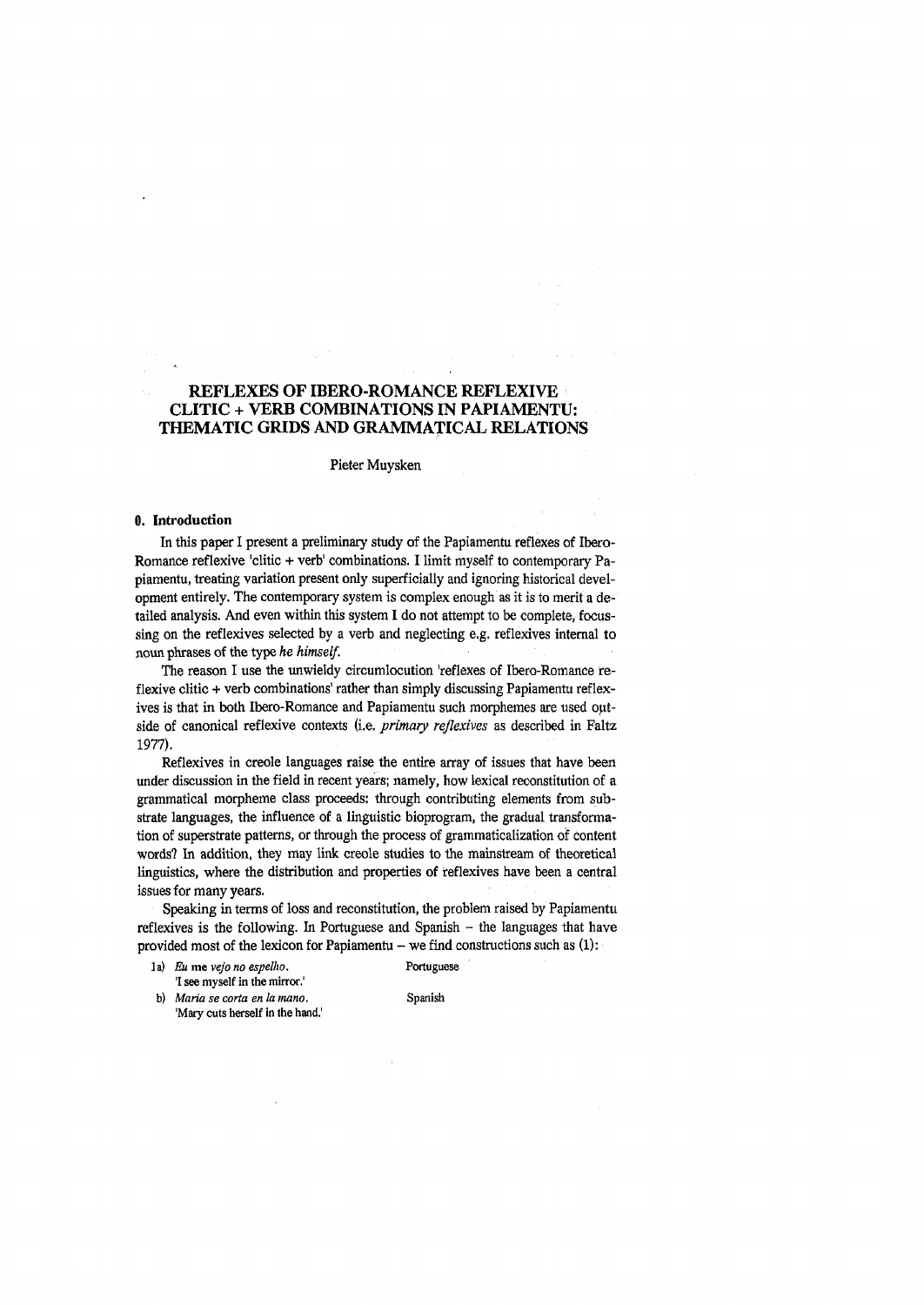Ibero-Romance reflexive clitic forms are the following:

| 2) |   | 1 pers. me |    |        | nos |
|----|---|------------|----|--------|-----|
|    |   | $2$ sg. te |    | pl. os |     |
|    | 3 |            | se |        | se  |

*As* was the case with the other clitic pronouns, reflexive clitics were lost in the process of genesis of Papiamentu, perhaps in a phase where the language existed only as a rudimentary second language pidgin. The question is of course what replaced them.

For Papiamentu no less than seven different forms replaced the Ibero-Romance clitics:

- 3a) *paña <* Port.*paño, SPpaño* 'cloth'
- b) *kurpa* < Port, *corpo,* SP *cuerpo* 'body'
- c) null reflexive
- d) possessive + *kurpa*
- e) object pronoun
- f) object pronoun + *mes* < Port, *mesmo* 'self, precisely'
- g) possessive pronoun + *mes*

In sections one through five I will discuss these forms. In six I look at some of the variation encountered in their use. In seven I attempt a grammatical analysis, and in eight I raise some theoretical issues from a comparative perspective. Does the use of body reflexives *{kurpa)* reflect African influence, older vernacular forms of the superstate, or grammaticalization of content elements? What does the use of bare object pronouns as reflexives imply for the bioprogram hypothesis? I will not be able to answer these questions conclusively, and indeed, some will probably never be answered. However, the perspective of the Papiamentu system in its complexity suggests that any historical explanation has to be rooted in an understanding of the relation between the various components of the system.

The proper analysis of Papiamentu reflexives, I would like to argue, confirms the claim in a growing number of studies that classification in terms of [tanaphoric] utilized in Chomsky's (1981) Binding Principles needs to be complemented with a number of specific lexical characterizations of referential elements. Examples of such studies are Hellan's detailed treatment of Norwegian anaphora (1988) and the insightful analysis of Dutch reflexives in Everaert (1986). This claim is in accordance with the lexical learning theory in which variation between languages is linked to specific lexical items. In addition, the paper confirms the idea, most vocally expressed by Williams in a series of recent publications, that there is an intricate relation between the binding properties of certain anaphoric elements and the thematic complex in which they find themselves. What follows now is a *catalogue raisonné* of the different forms encountered.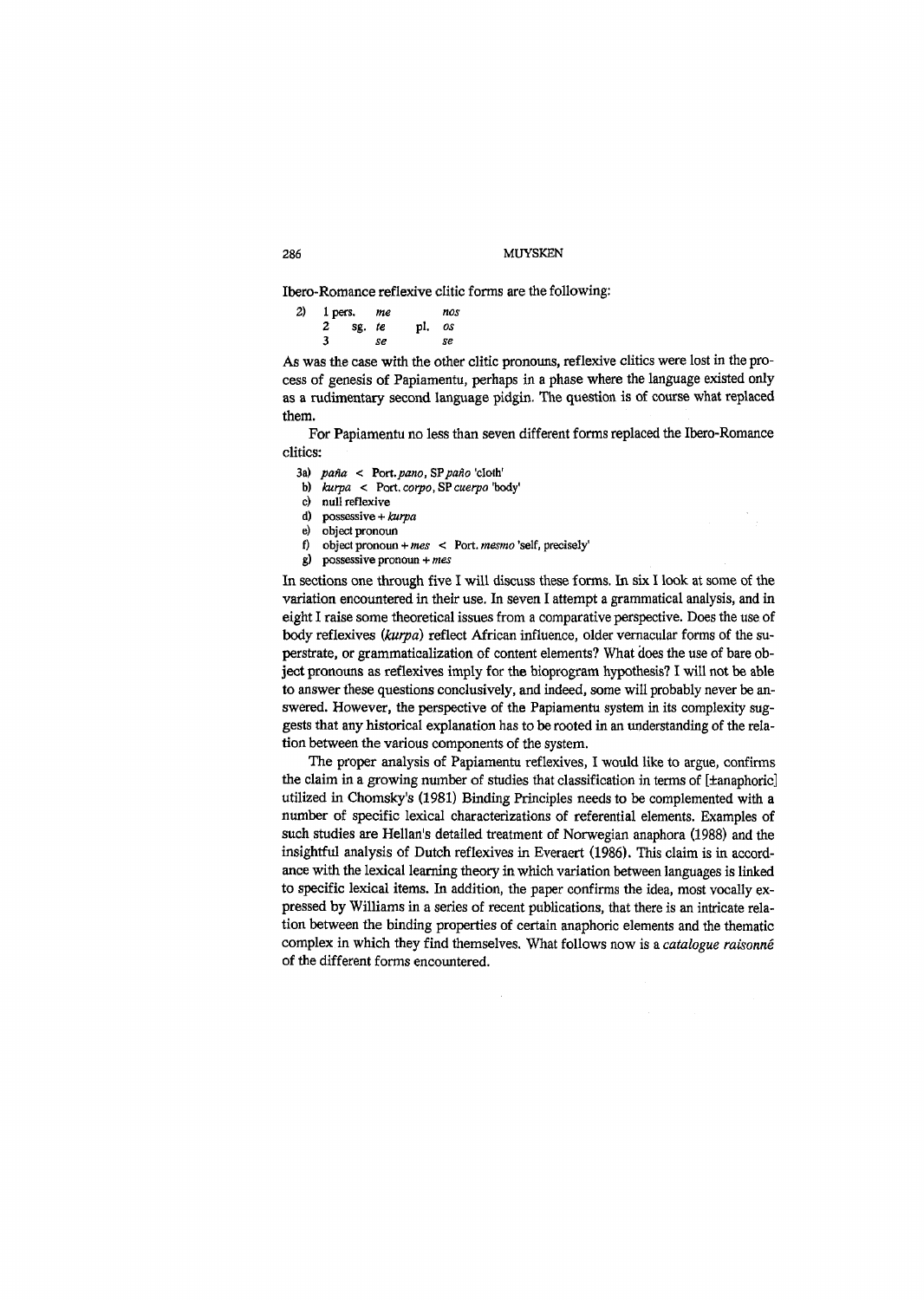## **1.0. 'Paña' and 'kurpa' Inherent Complements**

A first group of reflexives involves what may be called inherent complement constructions (Nwachukwu 1985). These may be thought of as directly represented in the lexicon in that they are limited to specific lexical items and an idiomatic interpretation is frequent. Moreover, (one of) the internal thematic role(s) is lexically linked to a specific lexical item, which is incorporated into the lexical representation as a single invariant noun:

4a) [V *kurpa* ]

b) [V *paña* ]

In (4a,b), the elements *kurpa* and *paña* do not have independent reference, but must be thought of as clitics on the verb. Individually, the item *paña* 'clothes' is limited to verbs of dressing, as might be expected:

5) paña 'clothes' *mi ta bistipaña* '1 dress (myself).' *mi ta kita paña* '1 undress,' *mi ta troka paña* '1 change my clothes.'

In Ibero-Romance these verbs are marked with se and related forms.

More productive is *kurpa* as in (6) (a number of other relevant cases are presented in Appendix 1):

*6)* kurpa1

| mata kurpa   | 'exert oneself; ?kill onself ' |
|--------------|--------------------------------|
| mata         | 'kill'                         |
| sofoká kurpa | 'exert oneself'                |
| sofoká       | 'stifle'                       |
| kaña kurpa   | 'get drunk'                    |
| kaña         | 'make drunk'                   |

However, the forms in (6) should not be confused with the lexically unrestricted 'possessive + *kurpa'* reflexives to which we will return shortly.

## **2.0. Null Reflexives**

The group of verbs with null forms in Papiamentu corresponding to verbs with a reflexive clitic in Ibero-Romance do not form a coherent class. In (7) we find a group of verbs whose internal argument could be analyzed as being lexically coindexed with each respective external argument.

| 7) рейа  | 'comb oneself'    |
|----------|-------------------|
| feita    | 'shave (oneself)' |
| baña     | 'bathe (oneself)' |
| diskulpá | 'excuse oneself'  |
| deskansâ | 'rest'            |

In the case of (8), using the framework of Zubizarreta (1985), the external argument has been absorbed so that the object, the internal argument, appears as the subject of the construction. She calls this *anti-causativizatiom*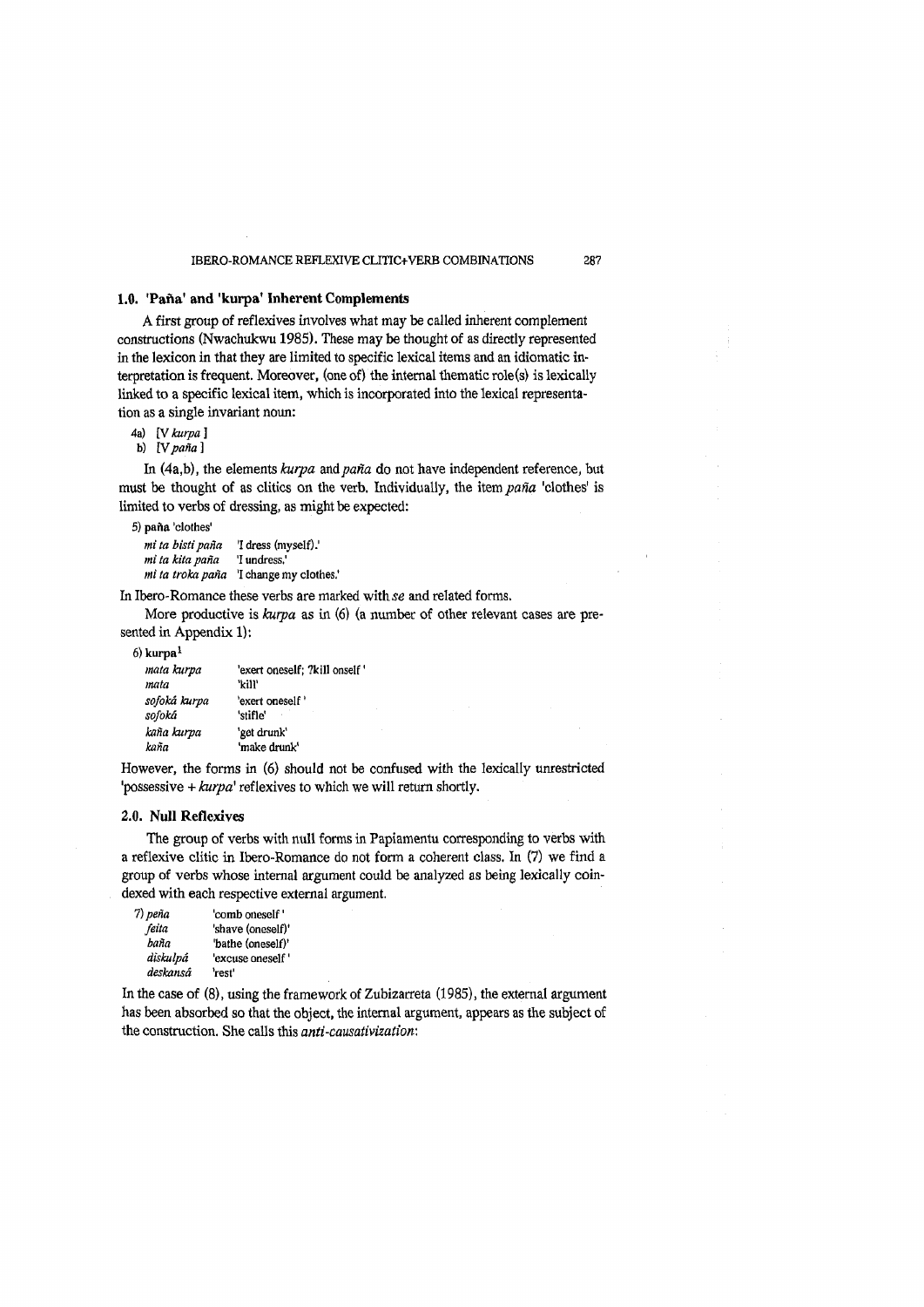8) *plama* 'disperse' separá 'split (oneself) off '

Note additionally that in both (7) and (8), the verbs can also all be used transitively.

For another group of verbs we may simply say that they have been reanalyzed as intransitives. There is no reason to assume that the verbs in (9) have two syntactic arguments, even though in Ibero-Romance they are marked reflexive:

- 9) *kibuka* 'be wrong'
	- *komporta* 'behave'

A final group of null forms corresponds to the impersonal passive use of *se* in Ibero-Romance, which has been extensively discussed in the generative literature:

- 10) *Ta bende flor,*
- 'Flowers are sold (here).'
- 11) *Tabata toka bon musika.*
	- 'They played good music.'
- 12) Aki ta drecha tayer. 'Tires are fixed here.'

That this possibility is limited to generic contexts such as signs and announcements (Muller 1983) is shown by the ungrammaticality or unacceptability of (13) and  $(14)$ :

- 13) *\*Ta bende eflor.*
- 'The flowers are sold (here).'
- 14) *?Tabata toka e musika di Edgar Palm.* 'They played the music of Edgar Palm.'

I take the empty subject in (10 to (12) to be a third person null pronoun, an interpretation which is contextually determined and licensed by a null reflexive element on the verb. In my analysis, it should be stressed, the reflexive clitic has not simply disappeared in these cases. Rather, I assume that it has been replaced by a phonetically zero element. This assumption would explain the limited distribution of zero subjects in Papiamentu.

### **3.0. Possessive + 'kurpa'**

A form which needs to be distinguished from the bare *kurpa* reflexives in (6) above is the highly productive 'possessive pronoun + *kurpa'* construction. The forms are given in (15):

| 15) | mi kurpa<br>bo kurpa<br>su kurpa | myself'<br>'vourself'<br>'oneself, himself | nos kurpa<br>boso kurpa<br>nan kurpa | 'ourselves'<br>'yourselves'<br>'themselves' |  |
|-----|----------------------------------|--------------------------------------------|--------------------------------------|---------------------------------------------|--|
|     |                                  |                                            |                                      |                                             |  |

Note that the possessive rather than a simple pronoun is used for the third person singular, where the simple pronoun would have been *e* rather than *su.*

This type of reflexive is used primarily with transitive verbs indicating a physical action. Some examples encountered in texts are given in (16) (other cases are listed in Appendix 2):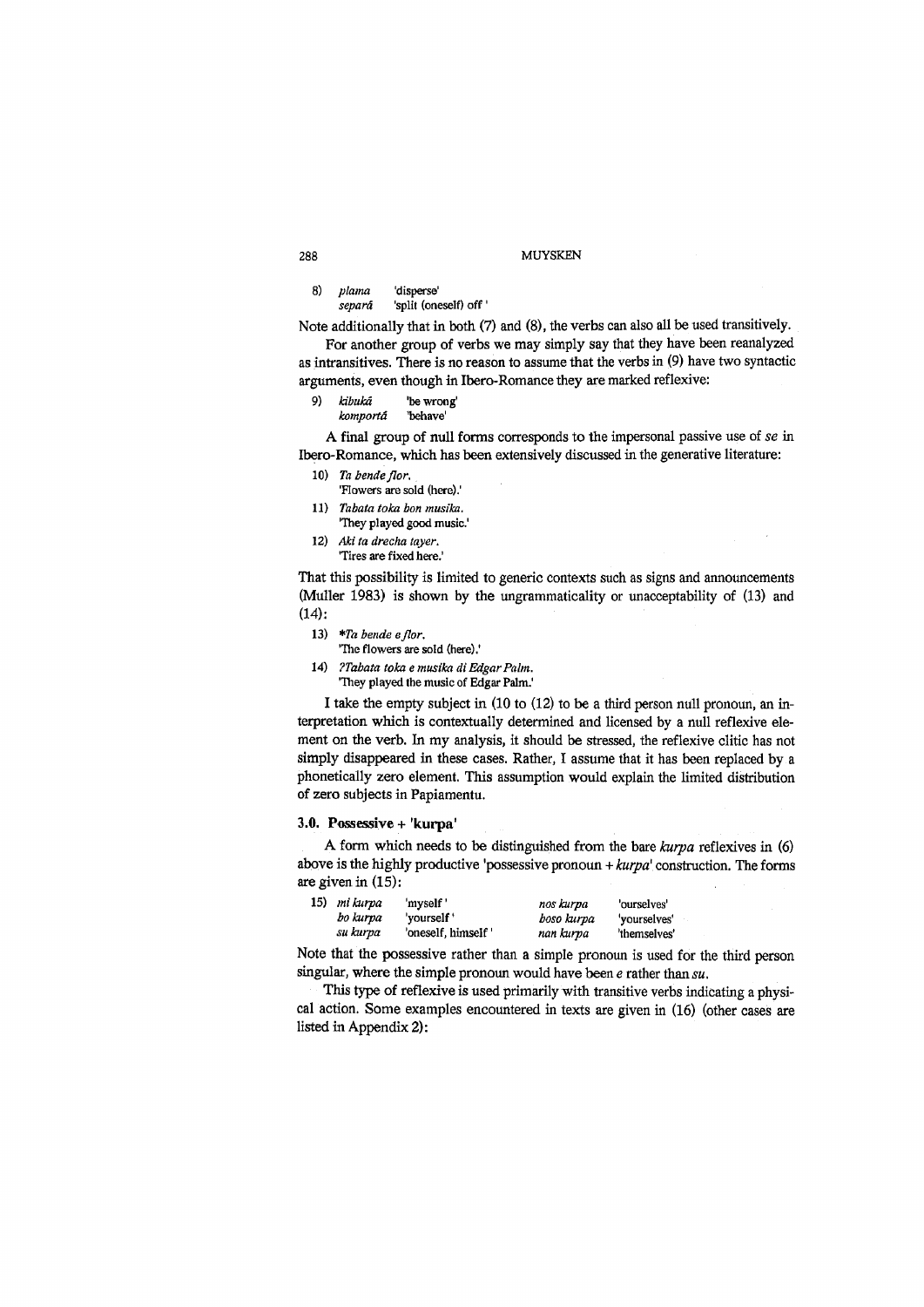| 16) | hinka su kurpa  | 'insert oneself' |
|-----|-----------------|------------------|
|     | tira su kurpa   | 'throw oneself'  |
|     | tapa su kurpa   | 'cover oneself'  |
|     | lastra su kurpa | 'drag oneself    |
|     | pega su kurpa   | 'hit oneself '   |

In section 7 below I will argue that the pattern in  $(16)$  indicates that 'possessive + *kurpa'* reflexives are the realization of the notion 'body' in the Lexical Conceptual Structure of the expression and this corporeal element is coindexed with a higher argument.

In continuing with the distribution pattern, 'possessive + *kurpa'* reflexives also occur with a few verbs which can only be used reflexively:

17) *skapa su kurpa* 'escape' *soda su kurpa* 'sweat oneself'

These need to be considered exceptions in the analysis given here since it is a bit more difficult (though not impossible) to argue that their lexical semantics contains a bodily internal argument. In addition, the reflexive pattern can be used with a few verbs that do not primarily indicate physical actions, but are more figurative:

18) *yuda su kurpa* 'help oneself' sisti su kurpa 'serve/stuff oneself' *duna su kurpa* 'give oneself' *sina su kurpa* 'teach yourself' *gaba su kurpa* 'glorify oneself'

An example is (19):

19) *Eta kana bai bini sin duna su kurpa sosiego.* 'He walks back and forth without giving himself rest.'

However, the unacceptability of examples such as (20) shows that this usage is semantically restricted in the sense assumed above:

- 20) *V.M'a sina ini kurpa ingles.*
	- '1 taught myself English.'

There are likewise a number of cases where 'possessive + *kurpa'* shows up inside a prepositional phrase:

- 21) *E ta kita nan fordisu kurpa.* 'He takes them off himself/his body.'
- 22) *nechi na su kurpa* 'neat with oneself'

Carden (1988) notes that 'body' reflexives cannot occur inside of PPs in Mauritian Creole, and construes this as an argument for substrate influence from Malagasy. While 'possessive + *kurpa'* may be rare in PPs, it is certainly not ungrammatical.

## **4.0. Object Pronouns**

Bare object pronouns are used primarily with inherent reflexives. Unlike verbs with *kurpa*, these pronouns do not have a corresponding transitive form with the same meaning, and they generally do not refer to physical actions: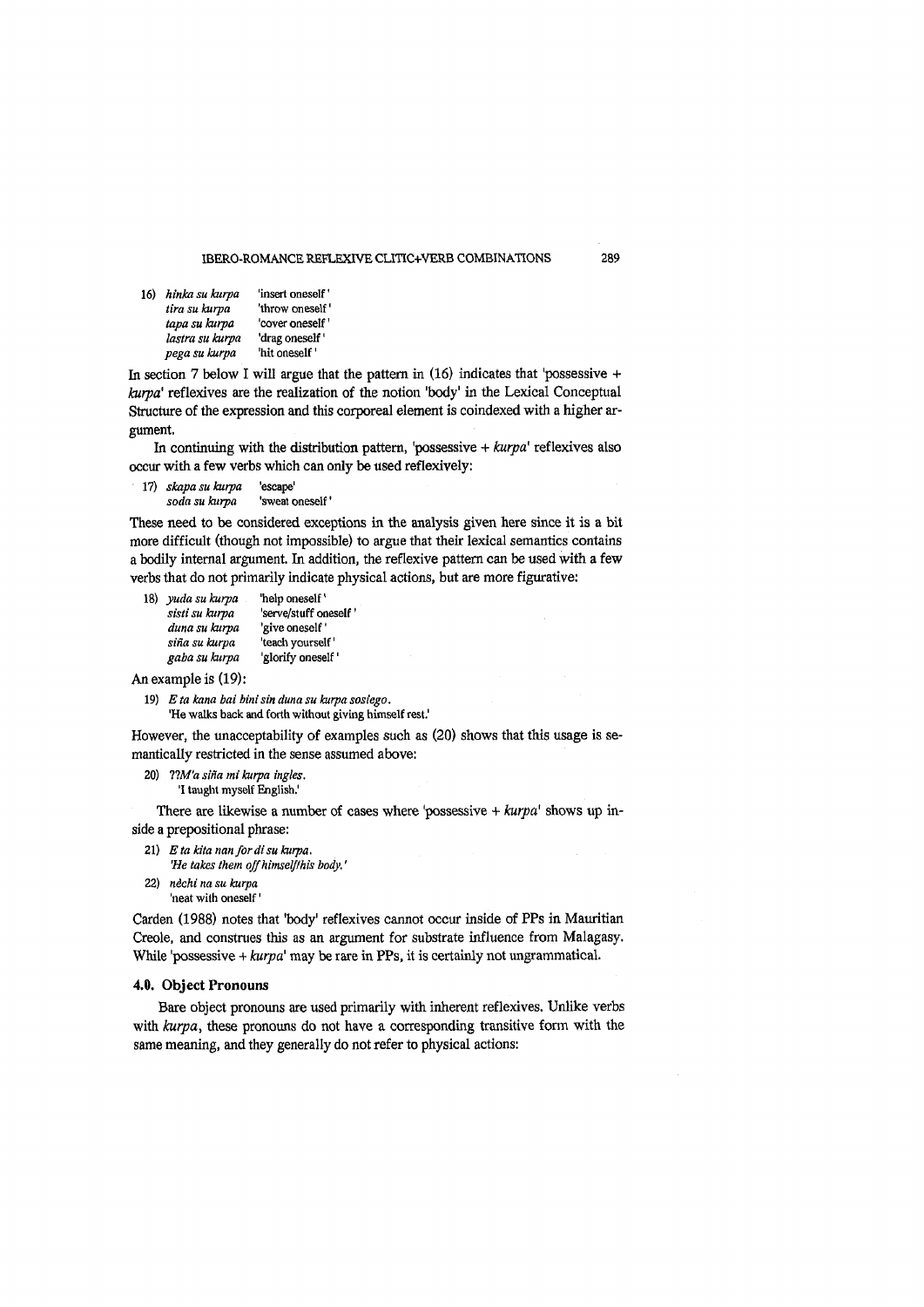| 23) | sinti e X     | feel X'                                           |
|-----|---------------|---------------------------------------------------|
|     | haña e        | 'find oneself'                                    |
|     | gana e        | reach, find oneself                               |
|     | okupá e       | 'occupy oneself'                                  |
|     | imagina e     | 'imagine oneself'                                 |
|     | komportá e    | "behave oneself"                                  |
|     | duna e kuenta | 'take into account' (lit. 'give oneself account') |
|     | diskulpá e    | 'excuse oneself'                                  |
|     | kompromete e  | 'commit oneself'                                  |
|     | establese e   | 'establish oneself '                              |
|     | dediká e      | 'dedicate oneself '                               |

Such forms are particularly frequent in second person singular contexts, probably because there cannot be any confusion about the distinction between pronominal and anaphoric usage:

| 24) figurabo kiko a pasa | 'imagine what happened' |
|--------------------------|-------------------------|
| permitibo                | 'allow yourself'        |
| drentá bo                | 'do come in'            |
| sinta bo                 | 'do sit down'           |
| hasibo X                 | 'make yourself X'       |

We also find bare pronoun reflexives in prepositional phrase contexts. In (25) is found a complement clause with an intervening subject:

- 25) *Yegandopalasio* Shon Arey *a larg'e bini serka* dje,
	- 'Reaching the palace the King let him come near him (self).'

This is not necessary, however, as can be seen from (26) and (27), although admittedly the last example is idiomatic:

- 26) *E! a lira un bista ront di dje.*
- 'He threw a glance around him(self).'
- 27) *El a kai abau for di dje,*

'He fell down in a faint (lit. outside of himself).'

While the distribution of bare pronoun reflexives in PPs remains to be determined, it should remain clear that they are ungrammatical in object position with ordinary transitive verbs, as I will show below.

For the time being I will assume that the rare cases of 'bare pronoun + *mes'* reflexives are emphatic variants of the forms just described:

- 28) *E ta komport'e (mes).* 'He behaves himself.'
- 
- 29) *Eno ta ekspres'e (mes) bon.* 'He does not express himself well.'
- 30) *E ta kana bai binipapiando den dje mes.* 'He walks back and forth talking in himself.'

The verbs in (28) and (29) are inherently reflexive, and resemble the verbs in (23). Case (30) resembles (26) and (27).

 $\epsilon = \frac{1}{2}$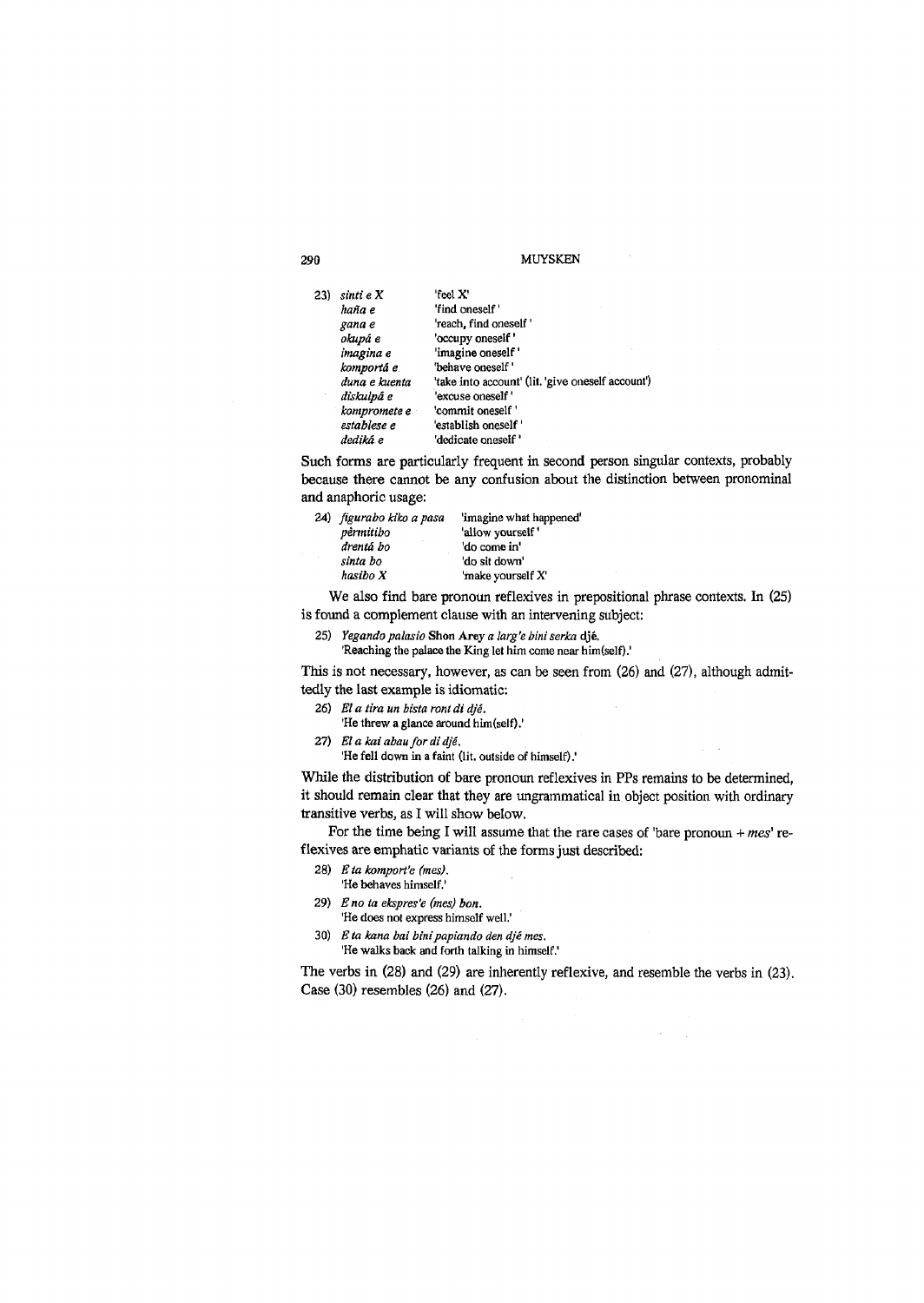## **5.0. Possessive + 'mes'**

Contrary to 'object pronoun + *mes'* reflexives, 'possessive pronoun + reflexives' are quite frequent. Indeed, in many sources they are listed as the only Papiamentu reflexive. *Mes* presumably is derived from Portuguese *mesmo,* as in:

- 31) eu mesmo 'I myself'
	- *isso mesmo* 'that precisely'

In Portuguese this form does not occur in reflexives (although in Spanish it does in emphatic reflexives):

32) *\*Eu vejo me mesmo no espelho.*

'1 see myself in the mirror.'

Cases of 'possessive + *mes'* resemble English reflexives rather closely. They have the classical distribution described for English anaphors in the familiar generative literature. Consider first (33) and (34), where in object position only the reflexive form, and not the bare object, is possible. $^{2,3}$ 

33a) *Mi ta weta mimes.*

'1 look at myself.'

b) *\*mi*

34a) *Mi ta hunga ku mi mes.* '1 play with myself.'

b) *\*ku mi*

Now take (35), which shows that these anaphors cannot be bound outside of their clause:

35a) *\*Bo ta here ku Wancho ta hunga ku bo mes.*

'You believe that John plays with yourself.'

b) (\*) *Bo ta kere ku bo mes ta hunga ku Wancho.* 'You believe that yourself play with John.'

(35b) is only grammatical in the reading where *bo mes* means 'you yourself \

Examples such as  $(36)$  show that 'possessive pronoun + elements' must be bound by a c-commanding element, which *e ladron* 'the thief' is not:

36) *E ladron su smak a bolbe drent 'e/\*su mes p'e bai horta.*

'The thief's taste came back to him/himself for him to go and steal.'

Turning now to a characterization of the context in which 'possessive + *mes'* occurs, we find that the same class of inherently reflexive verbs that took object pronoun reflexives also takes *su mes*:

| 37) | adaptá su mes   | 'adapt oneself '   |
|-----|-----------------|--------------------|
|     | haña su mes     | 'find oneself'     |
|     | imagina su mes  | 'imagine oneself'  |
|     | expresa su mes  | 'express oneself ' |
|     | retirá su mes   | 'withdraw'         |
|     | dirigí su mes   | 'direct oneself'   |
|     | registrá su mes | 'register'         |
|     | ekiboká su mes  | 'make a mistake'   |

In addition, *su mes* occurs in a few fixed expressions: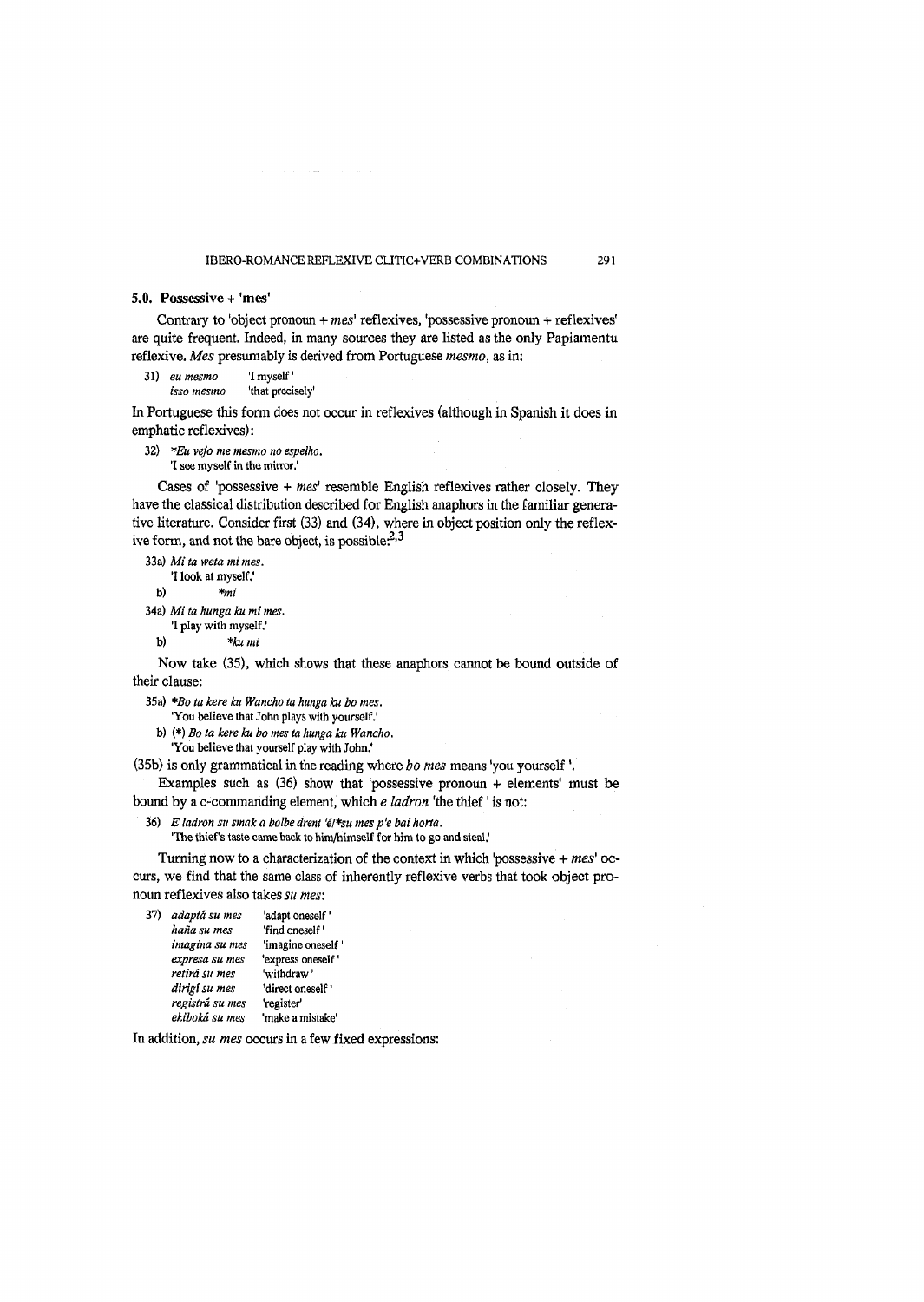| 38) loleá su mes     | 'make an asshole of oneself' |
|----------------------|------------------------------|
| hasi su mes malu     | 'hurt oneself'               |
| hasi bofón di su mes | 'make a fool of oneself'     |
| hasi su mes sokete   | 'act stupid'                 |

The most general use of *su mes* is with transitive verbs, however, which do not imply a physical action. A few examples are given in (39):

J.

 $\hat{\mathbf{r}}$ 

| 39) | weta su mes     | 'look at oneself'     |
|-----|-----------------|-----------------------|
|     | yuda su mes     | 'help oneself'        |
|     | mira su mes     | 'see oneself'         |
|     | riska bo mes    | 'put oneself to risk' |
|     | korta su mes    | 'cut oneself'         |
|     | kondená su mes  | 'condemn oneself'     |
|     | puntra su mes   | 'ask oneself'         |
|     | organisá su mes | 'organize oneself'    |
|     | wak su mes      | look at oneself'      |

In PPs, *su mes* can occur adverbially, as in (40), or in subcategorized PPs, as (41):

| 40) | bisa den su mes           | 'say in oneself '              |
|-----|---------------------------|--------------------------------|
|     | di den su mes             | 'say in oneself'               |
|     | pensa den su mes          | 'think by oneself'             |
|     | hasi un kos kontra su mes | 'do something against oneself' |
|     | 41) konfiansa den su mes  | 'confidence in oneself'        |
|     | kòrda riba su mes         | 'remember oneself'             |

Clearly the 'self' in (40) and (41) is not the physical 'self'.

We will describe and analyse the use of *'possessive + mes'* in small clauses in section 7.

## **6.0. Variation**

The attentive reader will have noticed that there are quite a few cases where one verb may take several reflexive forms. I have not systematically explored the variation resulting from this, neither in trying to establish whether it is stylistic, diachronic, or social, nor to see which verbs exactly can take more than one form. The following is only a first approximation of the options available, including an indication of the semantic characteristics of the verb classes involved:

| $\sim$ .<br>physical<br>inherent<br>some<br>some<br>physical<br>transitive<br>idiom |      |           |
|-------------------------------------------------------------------------------------|------|-----------|
|                                                                                     |      |           |
|                                                                                     | many |           |
| non-physical<br>inherent<br>some<br>non-physical                                    | many | many<br>٠ |
| transitive                                                                          | many |           |

*Table 1: Verb types and reflexive forms.*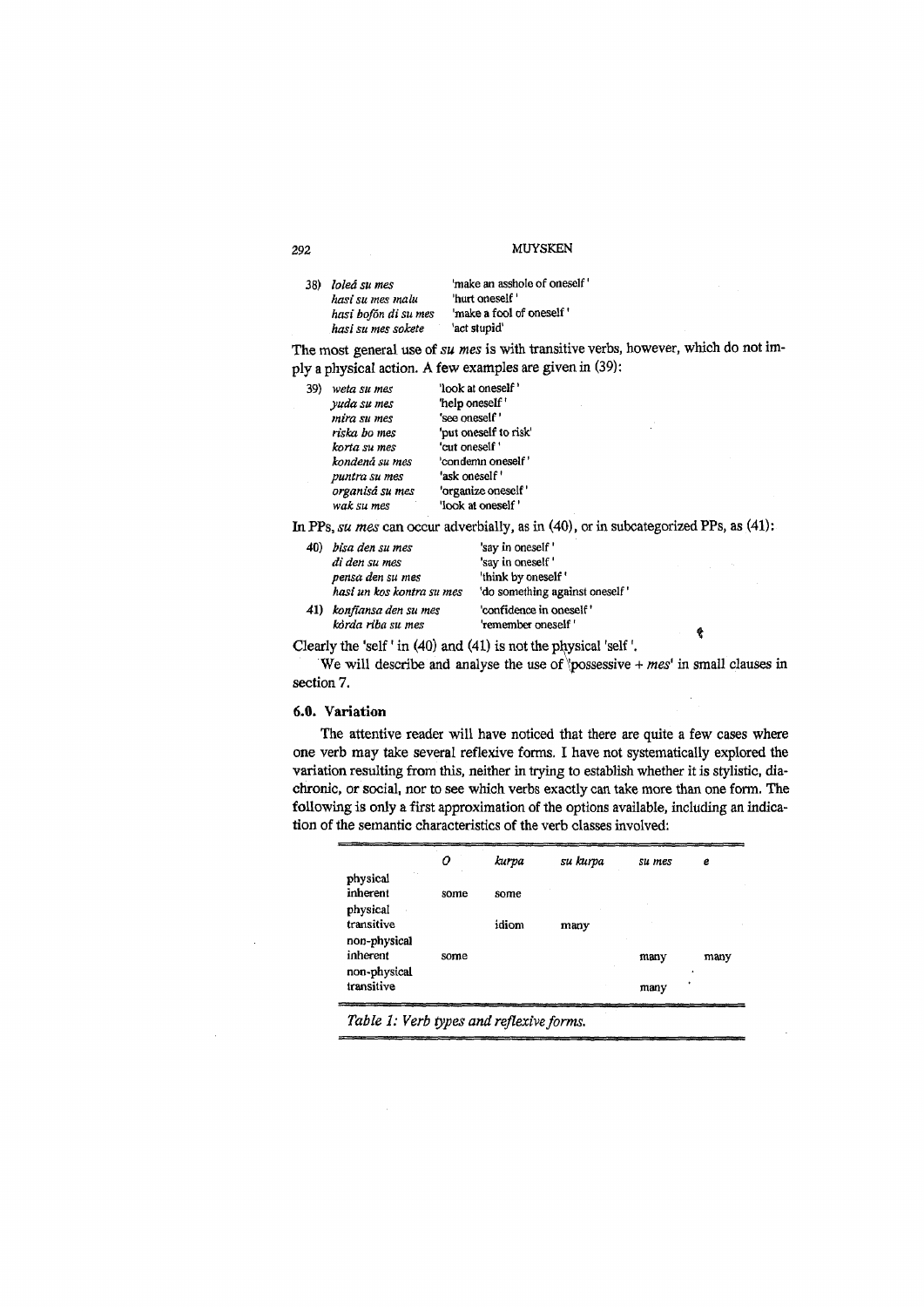In several cases, the choice of a different reflexive element leads to a meaning change:

- 42) *Mi ta goza (a)mi mes!(b)mi na mifyesta.*
- a) '1 amuse myself at my party.'
- b) '1 am impressed by myself at my party.'
- 43) *mata su kurpa* 'kill oneself' *mata kurpa* '(preferably) exert oneself'

However, Table 1 suggests that there is no overlap between physical verbs and nonphysical ones in their selection of reflexive forms. But this is not correct. In fact, *kurpa* is the marked term, used when the body is involved, and *mes* the unmarked form. Consider the following examples:

- 44) *El a hoga su mes/su kurpal\*e na lama.* 'He has drowned himself in the sea.'
- 45) *Bo a yuda bo mes/bo kurpa.* 'You have helped yourself.'
- 46) *M a mira mi mes/mi kurpal\*mi na spil.* 'I saw myself in the mirror.'
- 47) *Mi ta sinti \*milmi mes/mi kurpa dor di e deklo*, 'I feel myself through the blanket.'

In (44) to (47) both forms are possible since it possible to perceive the object as a general entity coreferential with the subject and as the body of the subject, in which case anaphoric binding is a type of whole-part relation.

It is not impossible that the *kurpa* reflexives antedate the *mes* reflexives in the history of Papiamentu. In any case, they may be disappearing from the modem language, but this remains to be documented.<sup>4</sup>

### **7.0. Grammatical analysis**

I will now turn to a preliminary gramatical analysis of the array of forms encountered. Before turning to the status of su kurpa, the main issue I would like to discuss, I should briefly recapitulate what has been said about the different cases of lexically conditioned reflexives.

Leaving aside the issue of bare pronouns in prepositional phrases in (26)-(27) (for which I have no account available), I would like to claim that all instances of paña, kurpa, null reflexives, and bare object pronoun reflexives, MUST be specified as part of the lexical entry of the verbs involved, and that *su mes* and *su kurpa* MAY be specified as such. The latter is the case when they are part of an idiomatic expression:

48) *laga su kurpa vir* 'let oneself go'

*loleasumes* 'make an asshole of oneself'

Neither the verbs *vir* nor *lolea* exist independently in Papiamentu (both are derived from Dutch etyma, incidentally). For these cases, then, the lexical entry looks as in (49):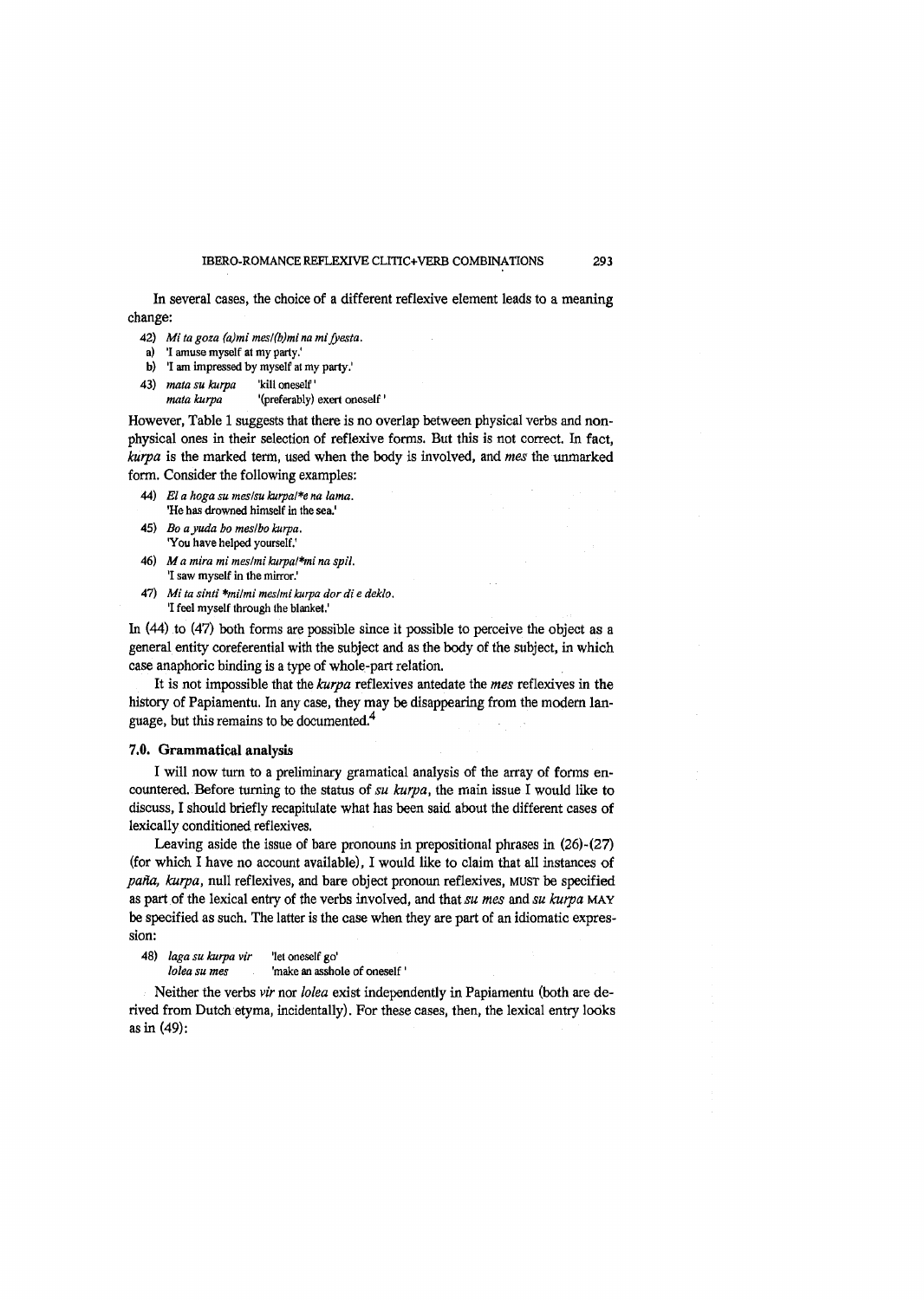

I'll assume here that the lexically specified bare object pronouns are really morpho-phonological clitics on the verb. They are clitics phonologically as well, but so are ordinary pronouns in Papiamentu (as can be seen e.g. from the  $bo \rightarrow bu$ shift in Curagao Papiamentu direct object position). Therefore they do not have their ordinary referential properties. This assumption is needed to account for the following contrast:

50a) *M i ta sinti milmi mes un tiki tristo.* '1 feel a bit sad.'

b) *Mi ta sinti \*milmi mes dor di e deklo.* '1 feel myself through the blanket.'

When used as in (50a), meaning 'to have a certain feeling', *'sinti +* object pronoun' is acceptable. When used in (50b), meaning 'to feel a texture', it is not, presumably because of Principle B of the Binding Theory (Chomsky 1981) which states that pronouns must be referentially free, i.e. not anaphorical, in their domain. I will assume that the *sinti+mi* version of (50a) has the structure in (51), where the clitic is linked to an empty anaphoric element in the predicative expression:

51) *Mi ta sinti+mi* [ pro(anaphoric) *un tiki tristo].*

Presumably, the structure of the *'sinti* + NP' version of (50a) is as in (52):

52) *Mi ta sinti* [mi *mes un tiki tristo}.*

We may thus assume that 'sinti + NP' is ambiguous between the 'have a feeling' and the 'feel texture' reading, while *'sinti* + clitic' only means 'have a feeling'. This type of contrast is to be expected when we look at the interaction between lexical semantics and clitic usage in general.

Having discussed lexical reflexives in some detail, I now turn to *su kurpa.* The basic assumption I will make is that 'possessive +  $kurpa'$  is the spell-out of a coindexed part of the Lexical-Conceptual Structure of a given verb, namely that part which refers to the body of the element to be realized as the external argument.<sup>5</sup> 'Possessive + *mes'* is an unrestricted lexical anaphor, in my view.

The Lexical-Conceptual Structure of a given verb, a notion developed in much recent work by Kenneth Hale and his colleagues in the MIT Lexicon Project, is a representation of the meaning of a given predicate (a subset of the referring expressions) which becomes part of the thematic grid. Thus the Lexical-Conceptual Structure of the verb *cut* is something like: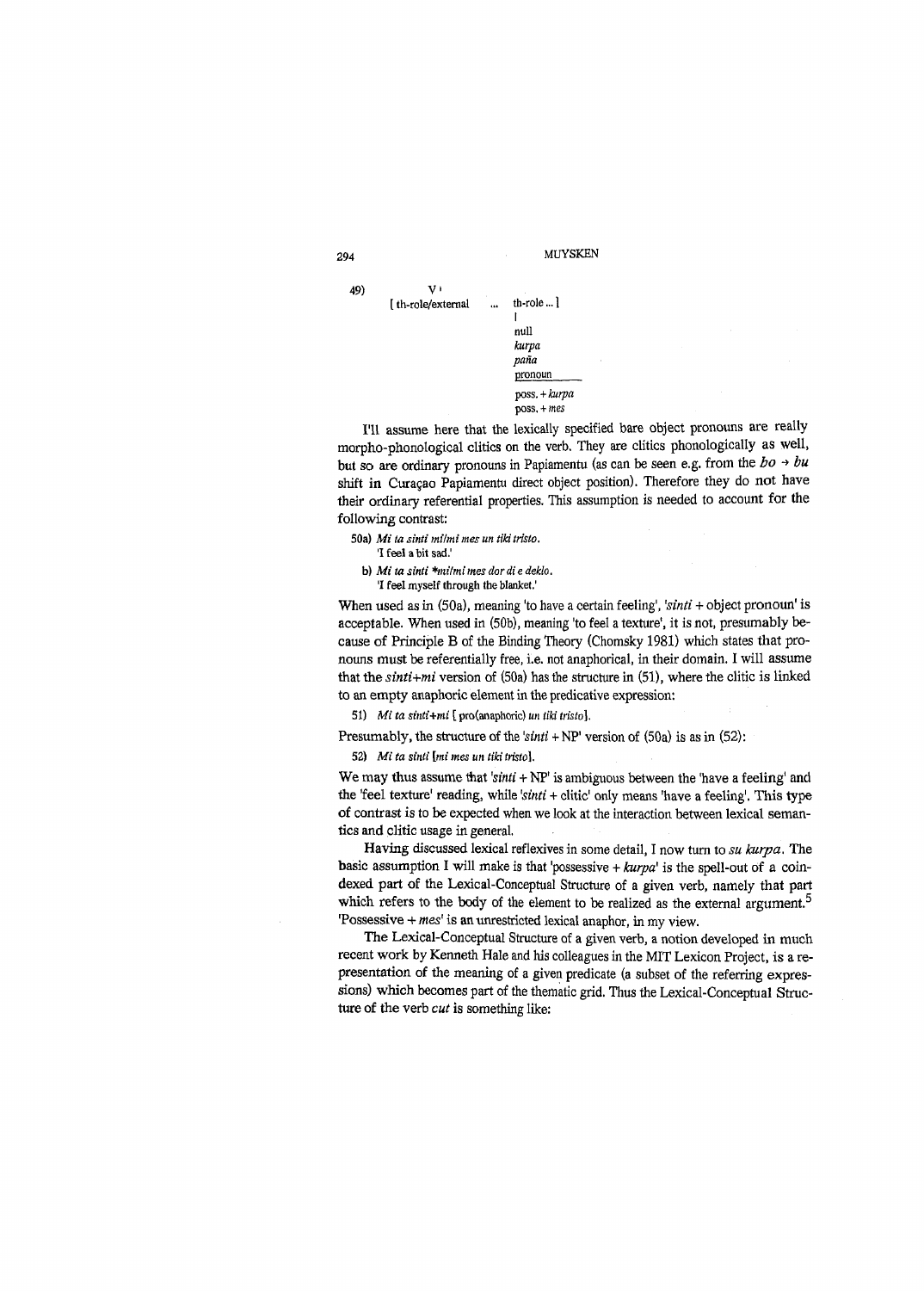## 53) *x* moves sharp object *y* through part of substance *z*.

In those cases where substances  $z$  are interpreted as coreferential with  $x$  and hence as the body of *x, z* may be spelled out as 'possessive + *kurpa',* where the possessive marks the coindexation relationship.

Evidence for this view of *su kurpa* (as opposed to a more general account that says that the use of *su kurpa* is simply triggered by action verbs involving the body) comes from inalienable possession cases. Consider (54) and (55):

- 54) *M'a korta mi mesl\*mi kurpa na mi man.*
- '1 cut myself in the hand.'
- 55) *Mi ta dal mi mes/\*mi kurpa na mi kabes.* '1 hit myself on the head.'

Here *mi mes* is possible and *mi kurpa* excluded, even though both *korta* 'cut' and *dal* 'hit' are eminently physical verbs. We can explain this by assuming that in these cases the *z* of (53) is the hand, respectively the head, and hence *kurpa* cannot be the realization of anything. *Mi mes* is possible since this can be an ethical dative or experiencer, being thematically unrestricted.

The analysis of *su kurpa* as a realization of the coindexed part of the Lexical-Conceptual Structure of predicates explains the fact that it is limited to verbs marking a physical action, which is the result I wanted to aim for. Let us now consider the implications of the analysis for small clause complements.

Consider first (56), where the target reflexive is in a non-subject position:

- 56) *Mi a mira un kulebra serka di mi/\*mi mesl(\*)mi kurpa.*
	- '1 saw a snake near me.'

('1 saw a snake near my body (as in a dream)')

Given that binding must be strictly local and the 'snake' intervenes as a possible subject, we predict correctly that *mi mes* is ungrammatical, and the same holds for *mi kurpa* except in the non-coindexed 'dream' reading in parentheses.

But now look at (57) where the target reflexive is in subject position:

57) *Mi a mira mi mesl(\*)mi kurpa kai.*

'1 saw myself fall.' ('1 saw my body fall (as in a dream)')

Here *mi mes* is possible, and *mi kurpa* only in the same non-coindexed 'dream' reading as (56). Notice that *kai* 'fall' is certainly physical enough, but what is needed apparently is that the argument expressed by *mi kurpa* be a part of the same Lexical-Conceptual Structure as the subject of *mira* 'see', which it is not.6 The act of 'seeing' is one thing, the act of 'falling' yet another, and each has its own Lexical-Conceptual Structure. These contrasts can all be explained by the assumptions I have made previously.

I will conclude by drawing attention to an aspect of my analysis which has bothersome implications for the Theta-Criterion, particularly for the idea that each element is assigned a thematic role only once. The analysis I presented works for small clause-taking predicates such as *mira* 'see' and *tende* 'hear' (exemplified in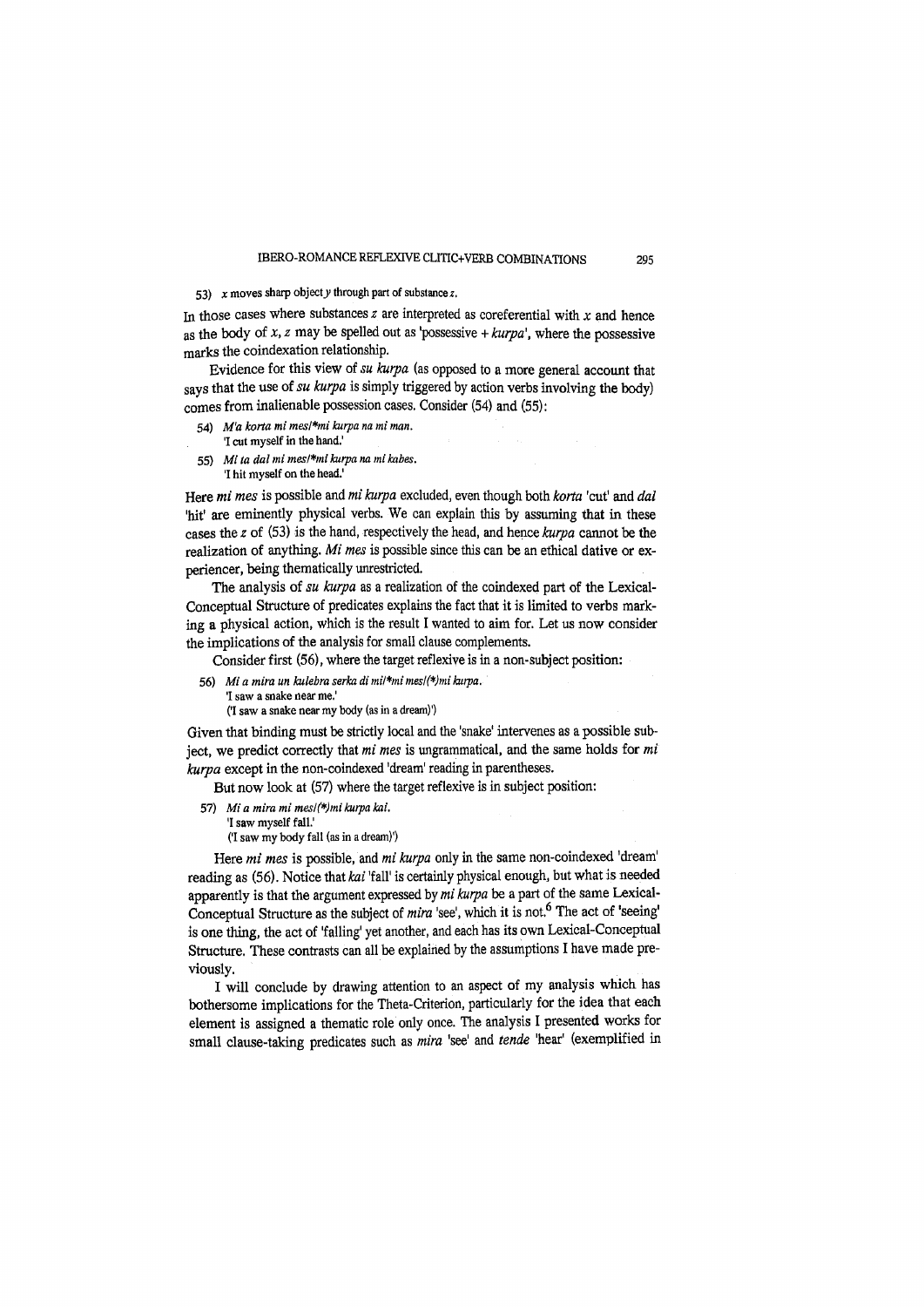footnote 6). It does not work for *'sinti* + NP' in the 'have a feeling' reading nor for *laga* 'let' and *hasi* 'make'. Consider first (58a) (=50a) and (58b):

58a) *Mi ta sinti mi mesl\*mi kurpa un tiki tristo.*

'I feel a bit sad,'

b) *Mi ta sinti mi meslmi kurpa un tiki laf.*

'I feel a bit weak.'

When we replace a non-physical adjective like *tristo* 'sad' in (58a) by a physical one such as *laf* 'weak' in (58b), *mi kurpa* suddenly becomes acceptable. Presumably, then, the contrast between (58a) and (58b) can be explained by assuming that *laf* but not *tristo* can be predicated of, and hence assign an external role to *mi kurpa* (Williams 1989),

Given (57), however, we have to assume that *mi kurpa* is part of the Lexical-Conceptual Structure of, and hence receives a thematic role from, the matrix predicate *sinti.* Thus we are forced to the position that small clause subjects of certain matrix verbs receive two thematic roles at once: from their predicate and from the matrix verb. The same analysis is needed for (59) and (60):

59a) *Edgar a laga su kurpa slip.*

- 'Edgar let himself slip.'
- b) *Haime a laga su kurpa kai.* 'Haime let himself fall.'

The reflexive expression *su kurpa* presumably receives a thematic role both from *laga* 'let' and *slip* 'slip' or *kai* 'fall'. A similar result holds for causative complements with *hasi*:

- 60) *hasi su kurpa ridikulo*
	- 'make oneself ridiculous'

Thus Papiamentu reflexives turn out to pose interesting problems for the theory of grammar, some of which I have been able to point to here.

To recapitulate some of the points of the grammatical analysis:

(A) There is a class of null reflexive clitics, for which verbs may be lexically specified.

(B) Other forms function reflexively as part of a 'clitic + verb' complex as well: *paña, kurpa,* bare pronouns. In addition, 'possessive + *mes'* and 'possessive + *kurpa'* reflexives can be lexically specified.

(C) Contrary to the other forms, however, 'possessive + *mes'* and 'possessive + *kurpa'* reflexives can occur freely, without being lexically specified. The 'possessive + *mes'* reflexives are thematically free, and the 'possessive + *kurpa'* reflexives occur as instantiations of a coreferential element referring to the body in a Lexical-Conceptual Structure representation.

(D) Verbs such as *sinti* 'feel', *laga* 'let1, and *hasi* 'make' somehow assign a thematic role to the subject of their small clause complement.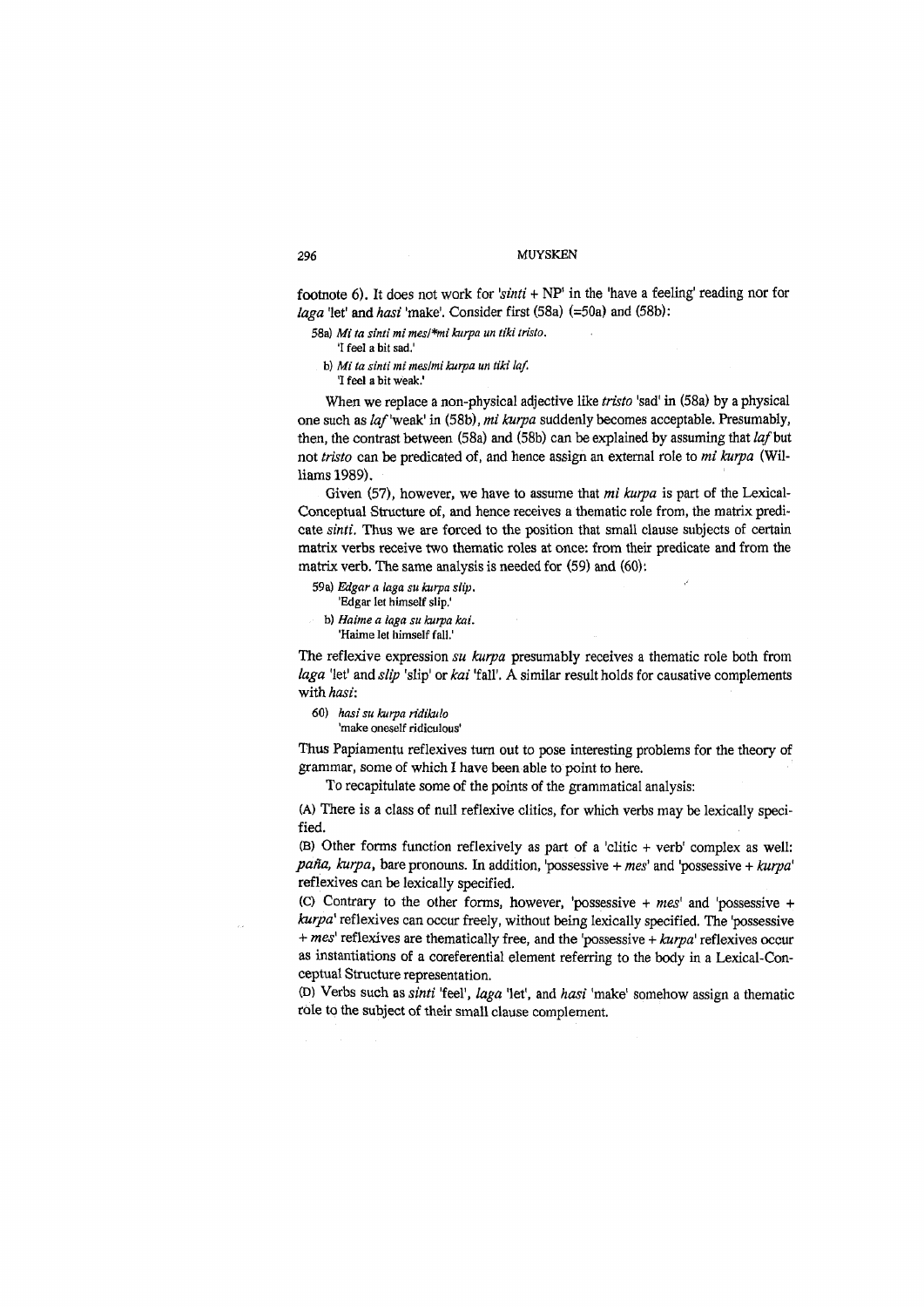## **8.0. A Comparative Perspective**

In this final section I will draw some tentative conclusions more directly relevant to the field of creole studies. We must be grateful to Guy Carden and William Stewart for having brought the importance of creole reflexive systems to the attention of the field. Several languages have been under scrutiny up until now.

Reflexives in Haitian Creole have been analyzed by Carden & Stewart (1988) from a historical perspective. These scholars have argued on the basis of Haitian data - particularly bare pronoun reflexives - that creoles do not develop as fullfledged languages in one generation. From an entirely different perspective, Déchaîne & Manfredi (1988) present data which diverge from those of Carden & Stewart, and try to interpret the complex binding facts of Haitian from the perspective of the version of the binding theory proposed by Williams in a series of recent publications (e.g. 1989).

Come (1988) has looked at Mauritian Creole verb classes and the refexives formed with them. On the basis of this he wants to conclude that the bare pronoun reflexives so crucial to Carden & Stewart's historical argument are a late development. Carden & Stewart (1989) argue against this interpretation, reacting on the basis of a primarily quantitative reexamination of the historical sources. Come (1989) returns to the issue and Carden (1988) raises the possibility that substrate influence needs to be invoked to accound for the *lekor* 'body' reflexives in Mauritian.

These are the only two cases that have received extended treatment so far. 18th century Negerhollands reflexives have been studied by Muysken & van der Voort (1991), who argue - *contra* Carden & Stewart - that early Negerhollands reflexives constituted a complex and well-developed system, independent of the Dutch of the same period. Muysken & Smith (in preparation) raise the issue whether the reflexives in the English creoles are really simply reflexes of the colonial language system, or are autonomous reconstitutions as well. For Sranan and Saramaccan, the reflexives do not match the English system morphophonologically, and in addition 'pronoun + *self* forms interact with bare reflexive pronouns and 'pronoun + *skin'* forms suggest something different from simple inheritance. Both in early Negerhollands and in early Sranan (A. Bruyn 1989), there appears to be a contrast between bare pronoun reflexives, with inherently reflexive verbs, and lexically unrestricted 'pronoun + *self* reflexives. This contrast resembles the one described above for Papiamentu, but needs to be studied more systematically.

Although no serious comparison of these systems has been attempted so far, a number of general observations can be made:

- (1) The creole reflexive systems are often widely different, as far as we can tell, from the systems of the colonial lexifier languages.
- (2) In many creoles there is an alternation, possibly linked to verb classes, between bare pronouns, 'pronoun + *self* reflexives, and *body* reflexives.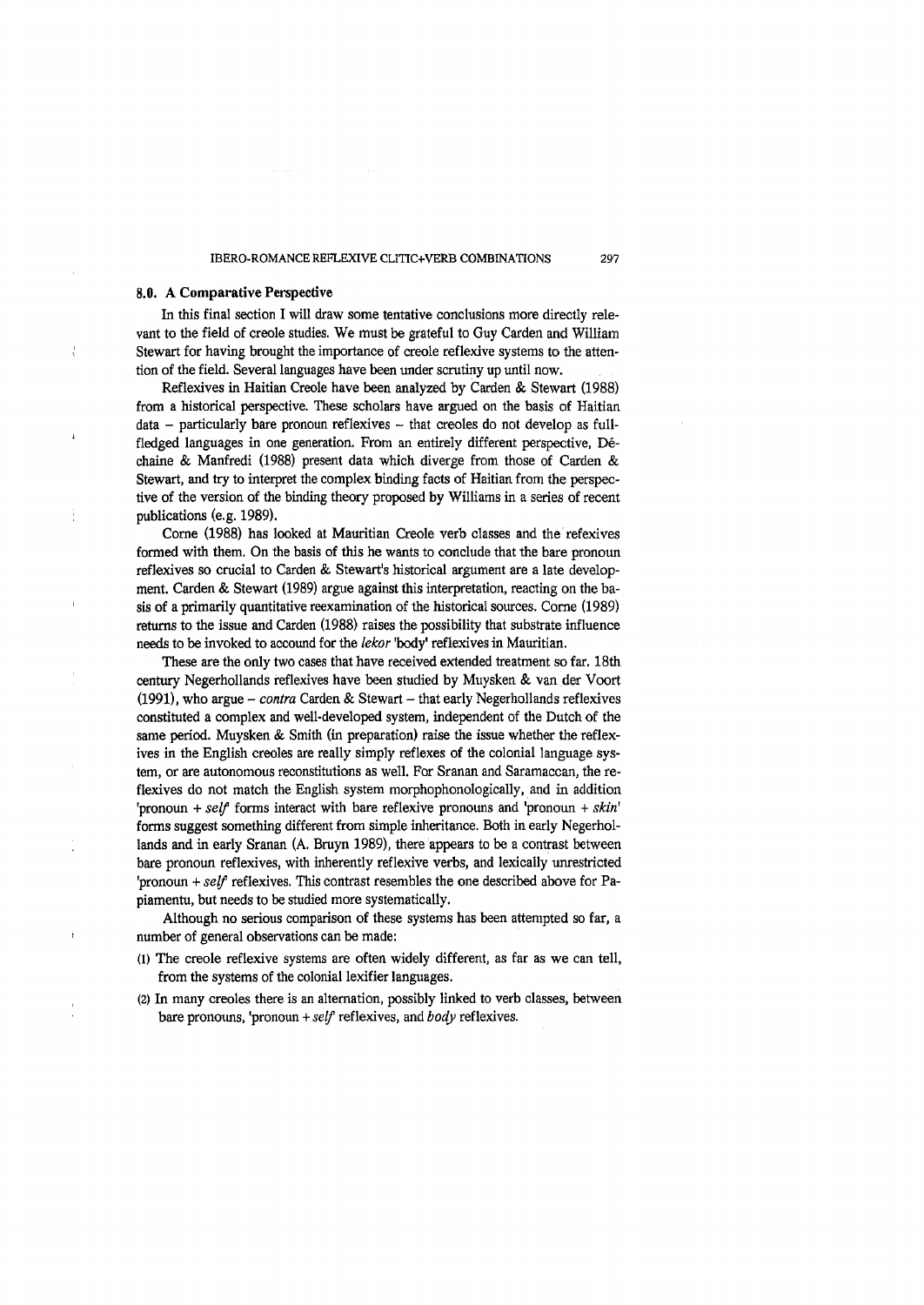## 298 m u y sk en market af med af med af med af med af med af med af med af med af med af med af med af med af m

(3) The systems in some cases have undergone profound changes, which may still be reflected in variation in the contemporary languages.

From the preliminary study of Papiamentu presented above, some specific points emerge:

- (4) Papiamentu resembles Ibero-Romance far less than many creolists assume.
- (5) It has developed a system of clitics involving bare nouns and bare object pronouns.
- (6) If it is true that there are null reflexive clitics, this suggests that there was at some point in the emerging  $-$  presumably cliticless  $-$  pidgin a group of speakers bilingual in both pidgin and Ibero-Romance. This group, and a possible candidate is the Sephardic community, was able to reinterpret a number of cases of Ibero-Romance reflexives, sketched in (7), (8), and (10)-(12) above, in terms of a null reflexive system.
- (7) While there are Old French antecedents for the reflexive use of *lekor* in some French creoles, there is no evidence, e.g. in New World Spanish, for *cuerpo* ever being used reflexively. If we take *kurpa* to be a caique from some African reflexive element, however, we must still account for the fact that its use is not general, but limited to a specific set of contexts. Even if it were a substratum feature, it underwent a very specific interpretation in the system.
- (8) The apparent complexity of the system, with so much lexical specification of individual forms, may reflect different temporal layers of superstate influence in the language. At the same time the profusion of forms attests to the robustness of the pronoun/anaphor distinction made in the Binding Theory.

#### **NOTES**

\* Papiamentu reflexives have been briefly and partially described by Birmingham (1973) and Joubert (1988), among others, but have not been analyzed in any detail. Most of the data in this paper come from a variety of printed sources listed in the references section. I am grateful to Haime Jones and Frank Martinus Arion for additional information and judgements on sentences discussed in sections 6 and 7. Earlier versions of this paper were presented in workshops in Utrecht and Amsterdam, where I received useful comments as well. I wish to thank the audience at the workshop in Chicago, and particularly Alexander Caskey, Marta Dijkhoff, and my discussant Jan-Terje Faarlund for insightful comments. Finally, I am grateful to Martin Everaert for discussions on the way of representing different types of reflexives. I apologize for the errors of interpretation and representation that undoubtedly remain.

- 1. This single form *kurpa* also occurs with some adjectives:
- i) *será di kurpa* 'constipated; stubborn'
- ii) *dofto di kurpa* 'in shape'

2. In this paper, I will not discuss reciprocals, (i) and (ii) give some indication of their distribution:

- i) *nan ta stima otro*
	- "They love each other.'
- ii) *\*nan*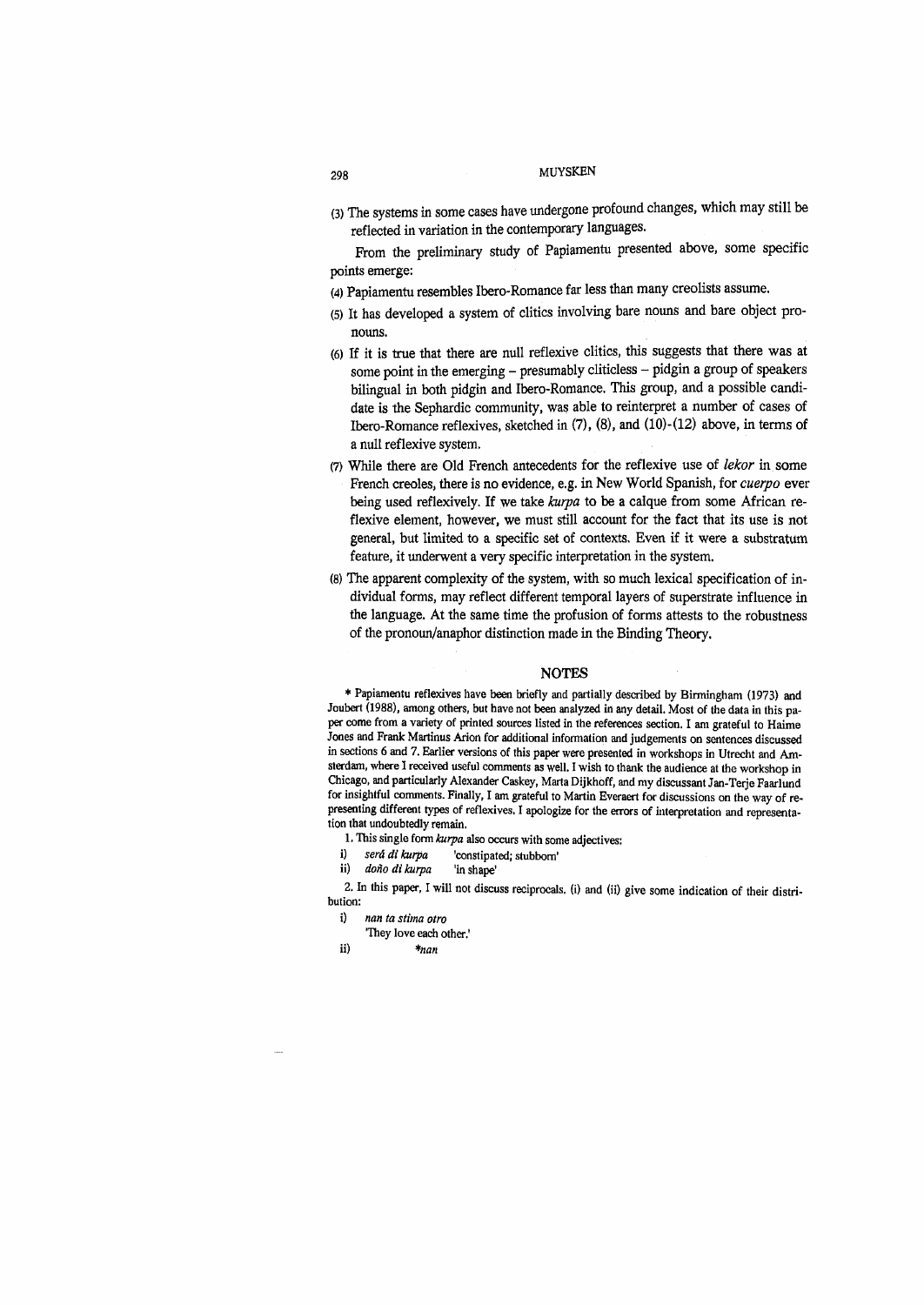3. In addition to 'self', mes can mean something like 'own':

i) *Trata na konta ku bo mes palabra kiko a pasa,*

'Try to say in your own words what happened,'

4. Thus traditional narrative contains many more *kurpa* reflexives than modem newspaper prose. Before we jump to conclusions from this, however, we should note that traditional narrative describes many more physical actions than most newspaper prose,

5. It remains to be explored to what extent this phenomenon is related to the fact that 'possessive + *kurpa'* is frequently used in Papiamentu experiencer constructions:

- i) *su kurpa ta due,*
- 'it hurts him'; 'he is lazy'
- ii) *mi kurpa a drecha m poko.* '1 feel better,'
- iii) *mi kurpa a kue/kohe ret.* 'I shivered.'

6. Similar examples include (i)-(iii):

- i) *ml no ta mira mi/mi mesl\*mi kurpa den e rol di Hamlet.* '1 do not see myself in the role of Hamlet.'
- ii) *mi ta tends mi boshni mes bosl?mi mesl?mil\*mi kurpa ariba kaset.* '1 hear my (own) voice/myself on the cassette,'
- iii) *mi ta tende mi mes/mi/\*mi kurpa kanta na radio*, '1 hear myself singing on the radio,'

#### **REFERENCES**

Baart, WJ.H, 1983. *Cuentanan di Nanzi.* Amsterdam: Rodopi

Birmingham, J.C. 1970. *The Papiamentu language of Curasao.* Ph.D. diss., University of Virginia. Bruyn, Adrienne. 1989. De nomínale constituent in 18de-eeuws Sranan: Een beschrijving van grammaticale elementen en morfosyntactische processen, M.A. thesis, Universiteit van Am-

sterdam. Carden, Guy. 1988. The Mauritian Creole *lekor* reflexive: Substrate influence on the target-location

parameter, Ms., University of British Columbia.

Carden, Guy & William A. Stewarl, 1988, Binding theory, bioprogram, and creolization: Evidence from Haitian *Create. Journal of Pidgin and Creole Languages* 3:1-68.

Carden, Guy & William A. Stewart. 1989. Mauritian Creole reflexives: A reply to Come. *Journal of Pidgin and Creole Languages* 4:65-102.

Chomsky, Noam. 1981 *.Lectures on government and binding.* Dordrecht: Foris,

Come, Chris. 1988. Mauritian Creole reflexives. *Journal of Pidgin and Creole Languages* 3:69-94. Come, Chris. 1989. On French influence in the development of Creole reflexive patterns. *Journal of Pidgin and Creole Languages* 4:103-114.

Cuervo, RJ. 1867-72(1955). *Apuntaciones críticas sobre el lenguaje bogotano.* Bogotá: Publicaciones del Instituto Caro y Cuervo, Bogotá.

Déchaine, Rose-Marie & Víctor Manfredi. 1988. Binding domains in Haitian. University of Massachusetts and Harvard, ms.

Everaert, M. 1986. *The syntax of reflexivization.* Dordrecht: Foris

Faltz, L.M. 1977. *Reflexivization. A study in universal syntax.* Ph.D. diss., University of California at Berkeley.

Goilo, E.R. 1972. *Papiamentu textbook.* 4lh ed. Aruba: De Wit Stores N.V,

Hellan, L. 1988. *Anaphora in Norwegian and the theory of grammar.* Dordrecht: Foris.

Joubcrt, S.M, 1988. *Vokabulario di uso Papiamentu-Hulandes,* Curasao: Sede di Papiamentu.

Kany, C.E. 1963. *American-Spanish syntax.* Chicago: University of Chicago Press.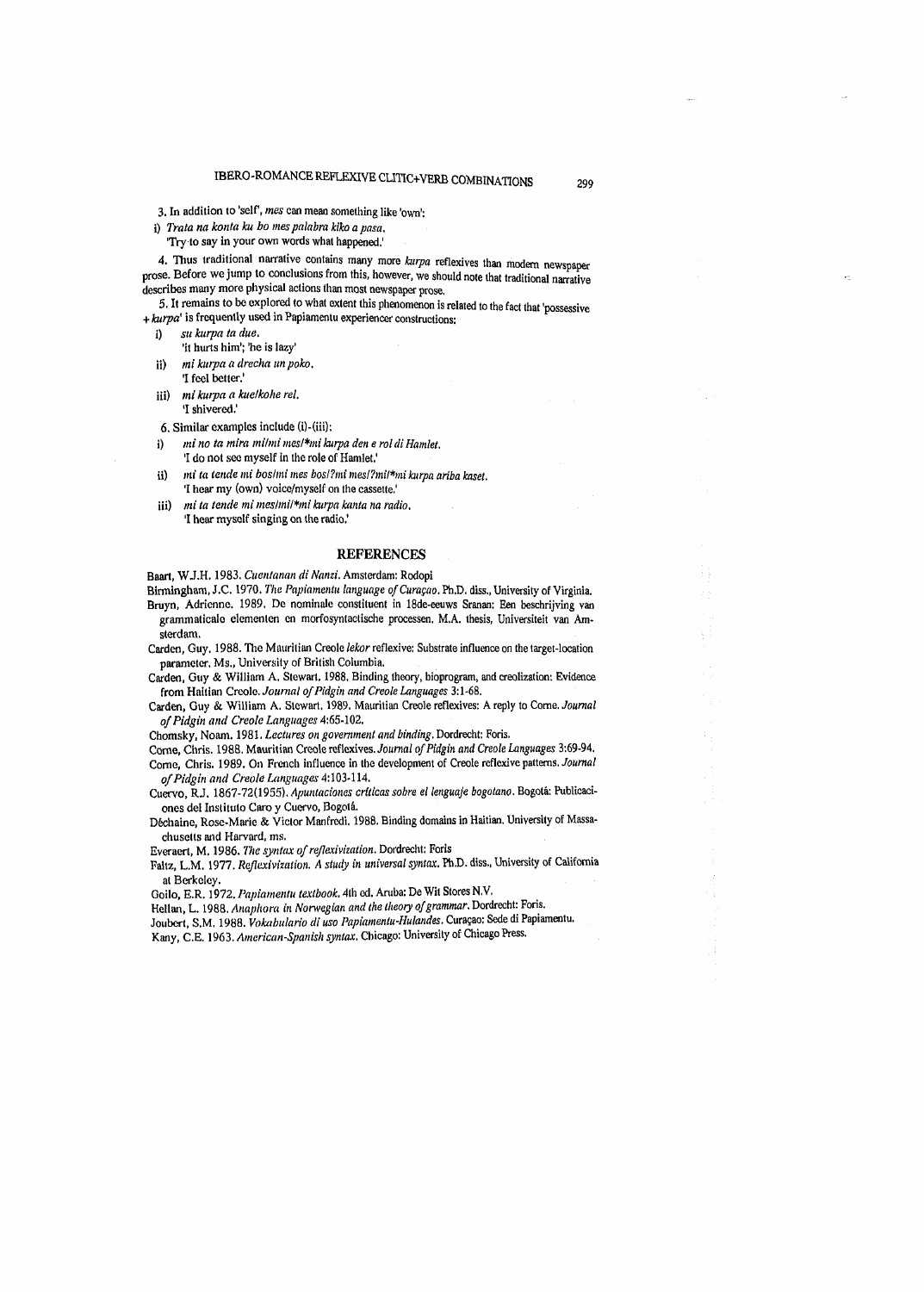Lauffer, P. 1970. *Mi Lenga; di prome tomo*. Curaçao. Lauffer, P. 1974. Mi Lenga; di dos tomo. Curaçao. Nwachukwu, PA. 1985. Inherent complement verbs in Igbo. *Journal of Language* 3:61-74. Williams, Edwin. 1989. The anaphoric nature of e-roles. *Linguistic Inquiry* 20:425-456. Zubizarreta, M.-L. 1985. The relation between morphophonology and morphosyntax: The ease of Romance causatives. *Linguistic Inquiry* 16:247-289.

## **APPENDIX 1: Other verb + 'kurpa' combinations**

*gloria kurpa* 'cross oneself' *gloria kurpa kuawa bendita* 'anoint oneself' *gloria* 'glorify' *lanta kurpa* 'get up' *lanta* 'lift up' *horka kurpa* 'hang oneself' *horka* 'hang' *kita kurpa* 'get out' *kita* 'take off' *deskansá kurpa* 'rest' *deskansá* 'rest' (tr.) *kohe/kue* 'take' *defendé kurpa* 'defend oneself'<br>*defendé* 'defend' defendé *kansa kurpa* 'tire oneself out' *kansa* 'wear out' *yuda kurpa* 'make out; get by' *yuda* 'help' *nék* 'obstruct' *salba kurpa* 'get saved; escape' *salba* 'save' *sera* 'close' *saka kurpa* 'get out' *saka* 'take out'

*kohelkue kurpa* 'leam a lesson from something' *nek kurpa* 'get burnt; suffer through carelesness' *sera kurpa* 'get constipated; be stubborn'

## **APPENDIX 2: Other verb + possessive + 'kurpa' combinations**

*primi su kurpa* 'press oneself' *sosegd su kurpa* 'rest' *grawata su kurpa* 'scratch oneself' *skonde su kurpa* 'hide' *drecha su kurpa* 'freshen oneself up' *kansa su kurpa* 'tire oneself'

*laba su kurpa* 'wash oneself/one's body' 'take care of yourself' *salba su kurpa* 'bring oneself into safety'